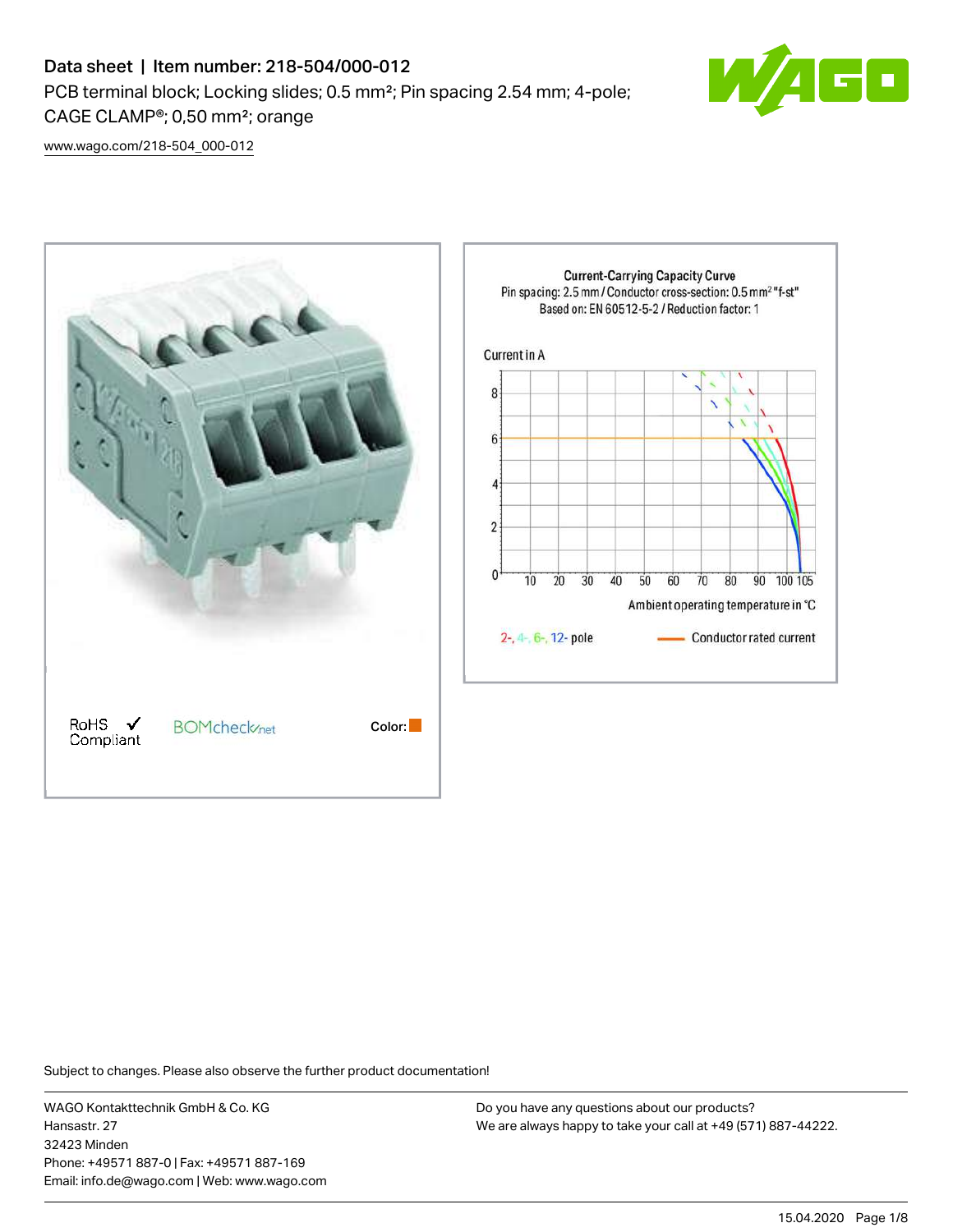



### Item description

- $\blacksquare$ Terminal strips are just 8.1 mm tall and feature an innovative, locking slide-actuated CAGE CLAMP®
- $\blacksquare$ Several clamping units can be held open simultaneously
- $\blacksquare$ Easily terminate stranded conductors in

tight spaces (e.g., bus connectors)

#### Data

### Electrical data

#### Ratings per IEC/EN 60664-1

| Ratings per                     | IEC/EN 60664-1 |
|---------------------------------|----------------|
| Rated voltage (III / 3)         | 80 V           |
| Rated impulse voltage (III / 3) | $2.5$ kV       |
| Rated voltage (III / 2)         | 160 V          |
| Rated impulse voltage (III / 2) | $2.5$ kV       |

Subject to changes. Please also observe the further product documentation!

WAGO Kontakttechnik GmbH & Co. KG Hansastr. 27 32423 Minden Phone: +49571 887-0 | Fax: +49571 887-169 Email: info.de@wago.com | Web: www.wago.com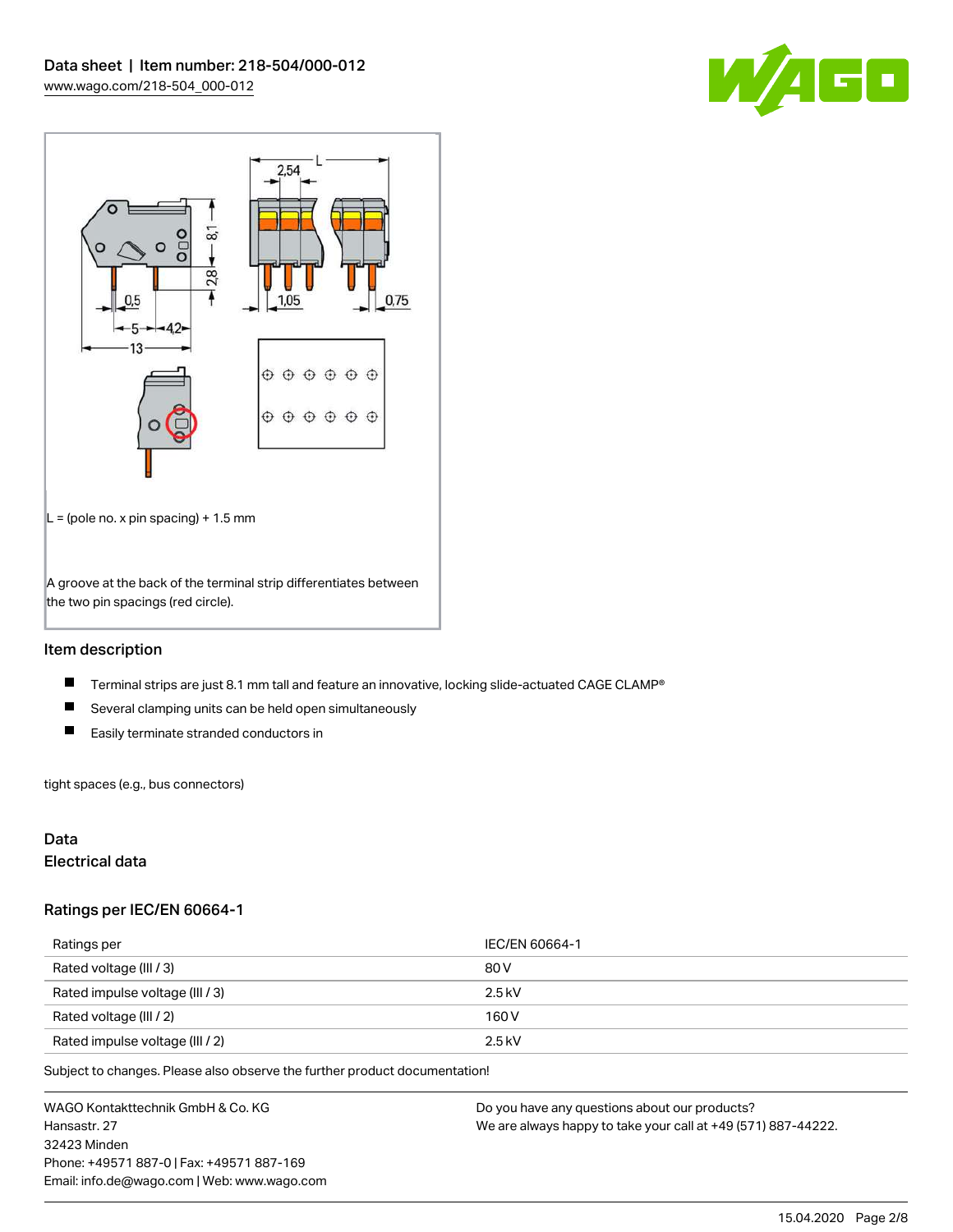[www.wago.com/218-504\\_000-012](http://www.wago.com/218-504_000-012)



| Rated voltage (II / 2)         | 320 V                                                                 |
|--------------------------------|-----------------------------------------------------------------------|
| Rated impulse voltage (II / 2) | 2.5 kV                                                                |
| Rated current                  | 6 A                                                                   |
| Legend (ratings)               | $(III / 2)$ $\triangle$ Overvoltage category III / Pollution degree 2 |

### Approvals per UL 1059

| Rated voltage UL (Use Group B) | 150 V   |
|--------------------------------|---------|
| Rated current UL (Use Group B) |         |
| Approvals per                  | UL 1059 |

### Approvals per CSA

| Rated voltage CSA (Use Group B) | 150 V |
|---------------------------------|-------|
| Rated current CSA (Use Group B) |       |

#### Connection data

| Connection technology                                       | CAGE CLAMP                                                               |
|-------------------------------------------------------------|--------------------------------------------------------------------------|
| Actuation type                                              | Slider                                                                   |
| Solid conductor                                             | $0.080.5$ mm <sup>2</sup> / 28  20 AWG                                   |
| Fine-stranded conductor                                     | $0.080.5$ mm <sup>2</sup> / 28  20 AWG                                   |
| Fine-stranded conductor with ferrule with plastic collar    | $0.25$ mm <sup>2</sup>                                                   |
| Fine-stranded conductor with ferrule without plastic collar | $0.25$ mm <sup>2</sup>                                                   |
| Strip length                                                | 56 mm / 0.2 0.24 inch                                                    |
| Conductor entry angle to the PCB                            | $40^{\circ}$                                                             |
| No. of poles                                                | 4                                                                        |
| Total number of connection points                           | 4                                                                        |
| Total number of potentials                                  | 4                                                                        |
| Number of connection types                                  |                                                                          |
| Number of levels                                            |                                                                          |
| Note (conductor cross-section)                              | Terminating 0.75 mm <sup>2</sup> /18 AWG conductors is possible; however |
|                                                             | insulation diameter allows only every other clamping unit to be          |
|                                                             | terminated with this conductor size.                                     |
|                                                             |                                                                          |

#### Geometrical Data

| Pin spacing | 2,54 mm / 0.1 inch    |
|-------------|-----------------------|
| Width       | 11,66 mm / 0.459 inch |
| Height      | 10,9 mm / 0.429 inch  |

Subject to changes. Please also observe the further product documentation!

| WAGO Kontakttechnik GmbH & Co. KG           | Do you have any questions about our products?                 |
|---------------------------------------------|---------------------------------------------------------------|
| Hansastr. 27                                | We are always happy to take your call at +49 (571) 887-44222. |
| 32423 Minden                                |                                                               |
| Phone: +49571 887-01 Fax: +49571 887-169    |                                                               |
| Email: info.de@wago.com   Web: www.wago.com |                                                               |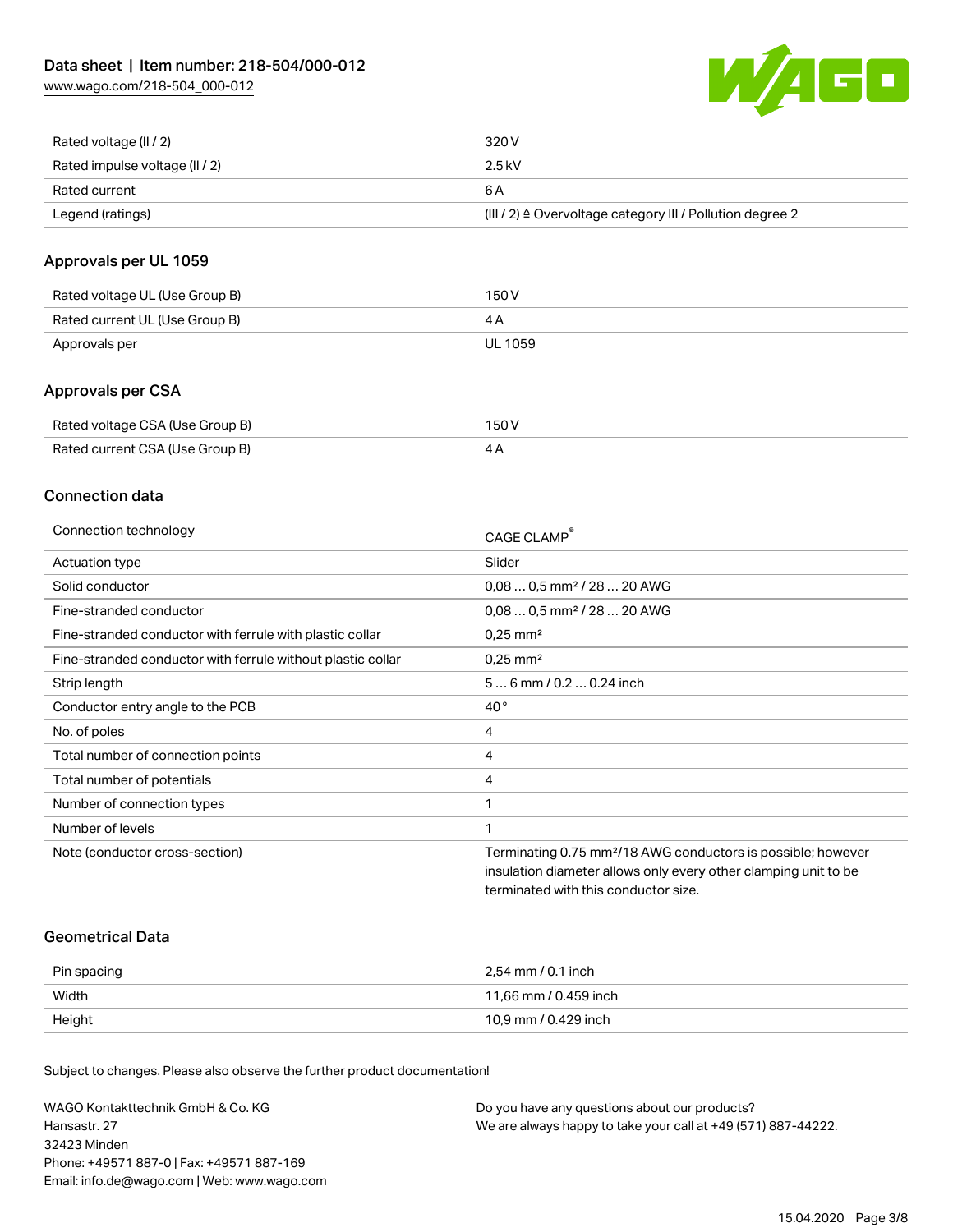[www.wago.com/218-504\\_000-012](http://www.wago.com/218-504_000-012)



| Height from the surface           | 8.1 mm / 0.319 inch        |
|-----------------------------------|----------------------------|
| Depth                             | 13 mm / 0.512 inch         |
| Solder pin length                 | 2.8 mm                     |
| Solder pin dimensions             | $0.5 \times 0.75$ mm       |
| Drilled hole diameter (tolerance) | $1.1$ <sup>(+0,1)</sup> mm |

## PCB contact

| PCB contact                         | THT                                      |
|-------------------------------------|------------------------------------------|
| Solder pin arrangement              | over the entire terminal strip (in-line) |
| Number of solder pins per potential |                                          |

#### Material Data

| Color                       | orange                                |
|-----------------------------|---------------------------------------|
| Material group              |                                       |
| Insulating material         | Polyamide 66 (PA 66)                  |
| Flammability class per UL94 | V <sub>0</sub>                        |
| Clamping spring material    | Chrome nickel spring steel (CrNi)     |
| Contact material            | Electrolytic copper $(E_{\text{Cl}})$ |
| Contact plating             | tin-plated                            |
| Fire load                   | 0.019 MJ                              |
| Weight                      | 1.4 <sub>g</sub>                      |

#### Environmental Requirements

| Limit temperature range<br>. | 105 °C<br>-60<br>____<br>____ |
|------------------------------|-------------------------------|
|------------------------------|-------------------------------|

### Commercial data

| Product Group      | 4 (Printed Circuit) |
|--------------------|---------------------|
| Packaging type     | <b>BOX</b>          |
| Country of origin  | PL                  |
| <b>GTIN</b>        | 4044918878272       |
| Customs Tariff No. | 85369010000         |

# Approvals / Certificates

#### Country specific Approvals

Email: info.de@wago.com | Web: www.wago.com

|                                          |                                                                            |                                                               | Certificate |
|------------------------------------------|----------------------------------------------------------------------------|---------------------------------------------------------------|-------------|
| Logo                                     | Approval                                                                   | Additional Approval Text                                      | name        |
|                                          | Subject to changes. Please also observe the further product documentation! |                                                               |             |
| WAGO Kontakttechnik GmbH & Co. KG        |                                                                            | Do you have any questions about our products?                 |             |
| Hansastr, 27                             |                                                                            | We are always happy to take your call at +49 (571) 887-44222. |             |
| 32423 Minden                             |                                                                            |                                                               |             |
| Phone: +49571 887-01 Fax: +49571 887-169 |                                                                            |                                                               |             |

15.04.2020 Page 4/8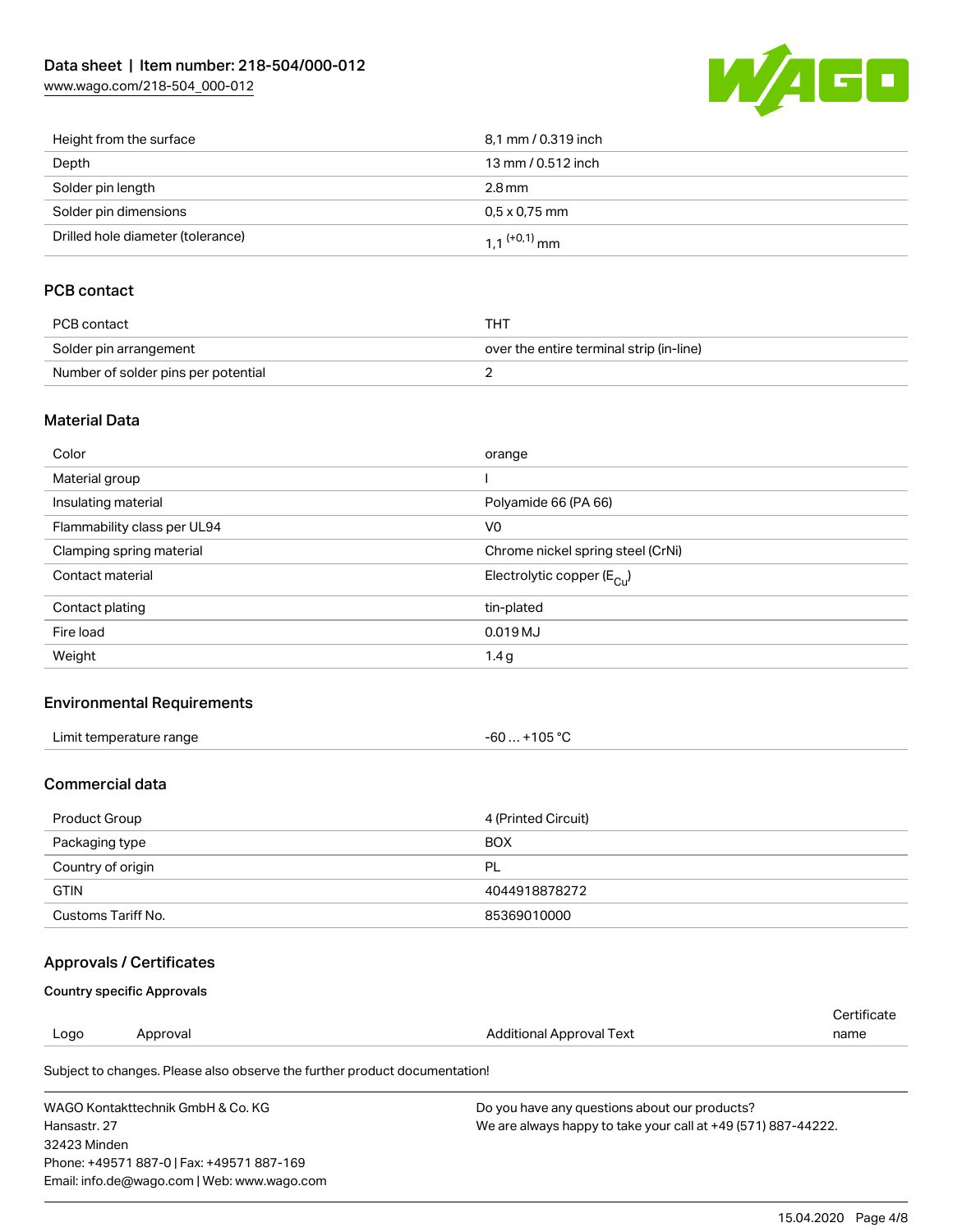



**CSA** DEKRA Certification B.V. C22.2 No. 158 1565656

#### UL-Approvals

|                                      |                               |                                 | Certificate |
|--------------------------------------|-------------------------------|---------------------------------|-------------|
| Logo                                 | Approval                      | <b>Additional Approval Text</b> | name        |
|                                      | UL                            | <b>UL 1059</b>                  | 20190630-   |
| o<br>$\overline{\phantom{a}}$<br>. . | UL International Germany GmbH |                                 | E45172      |

## Counterpart

### Compatible products

check

| ๛๛      |                                                                                                         |                                  |  |
|---------|---------------------------------------------------------------------------------------------------------|----------------------------------|--|
|         | Item no.: 735-500<br>Test pin; 1 mm Ø; with solder connection for test wire                             | www.wago.com/735-500             |  |
| ferrule |                                                                                                         |                                  |  |
|         | Item no.: 216-131                                                                                       | www.wago.com/216-131             |  |
|         | Ferrule; Sleeve for 0.25 mm <sup>2</sup> / AWG 24; uninsulated; electro-tin plated                      |                                  |  |
|         | Item no.: 216-151                                                                                       |                                  |  |
|         | Ferrule; Sleeve for 0.25 mm <sup>2</sup> / AWG 24; uninsulated; electro-tin plated                      | www.wago.com/216-151             |  |
|         | Item no.: 216-301                                                                                       |                                  |  |
|         | Ferrule; Sleeve for 0.25 mm <sup>2</sup> / AWG 24; insulated; electro-tin plated; yellow                | www.wago.com/216-301             |  |
|         | Item no.: 216-321                                                                                       |                                  |  |
|         | Ferrule; Sleeve for 0.25 mm <sup>2</sup> / AWG 24; insulated; electro-tin plated; yellow                | www.wago.com/216-321             |  |
|         | Marking accessories                                                                                     |                                  |  |
|         | Item no.: 210-331/254-202                                                                               |                                  |  |
|         | Marking strips; as a DIN A4 sheet; MARKED; 1-16 (400x); Height of marker strip: 2.3 mm/0.091 in; Strip  | www.wago.com/210-331<br>/254-202 |  |
|         | length 182 mm; Horizontal marking; Self-adhesive; white                                                 |                                  |  |
|         | Item no.: 210-331/254-204                                                                               |                                  |  |
|         | Marking strips; as a DIN A4 sheet; MARKED; 17-32 (400x); Height of marker strip: 2.3 mm/0.091 in; Strip | www.wago.com/210-331<br>/254-204 |  |
|         | length 182 mm; Horizontal marking; Self-adhesive; white                                                 |                                  |  |
|         |                                                                                                         |                                  |  |

Subject to changes. Please also observe the further product documentation!

WAGO Kontakttechnik GmbH & Co. KG Hansastr. 27 32423 Minden Phone: +49571 887-0 | Fax: +49571 887-169 Email: info.de@wago.com | Web: www.wago.com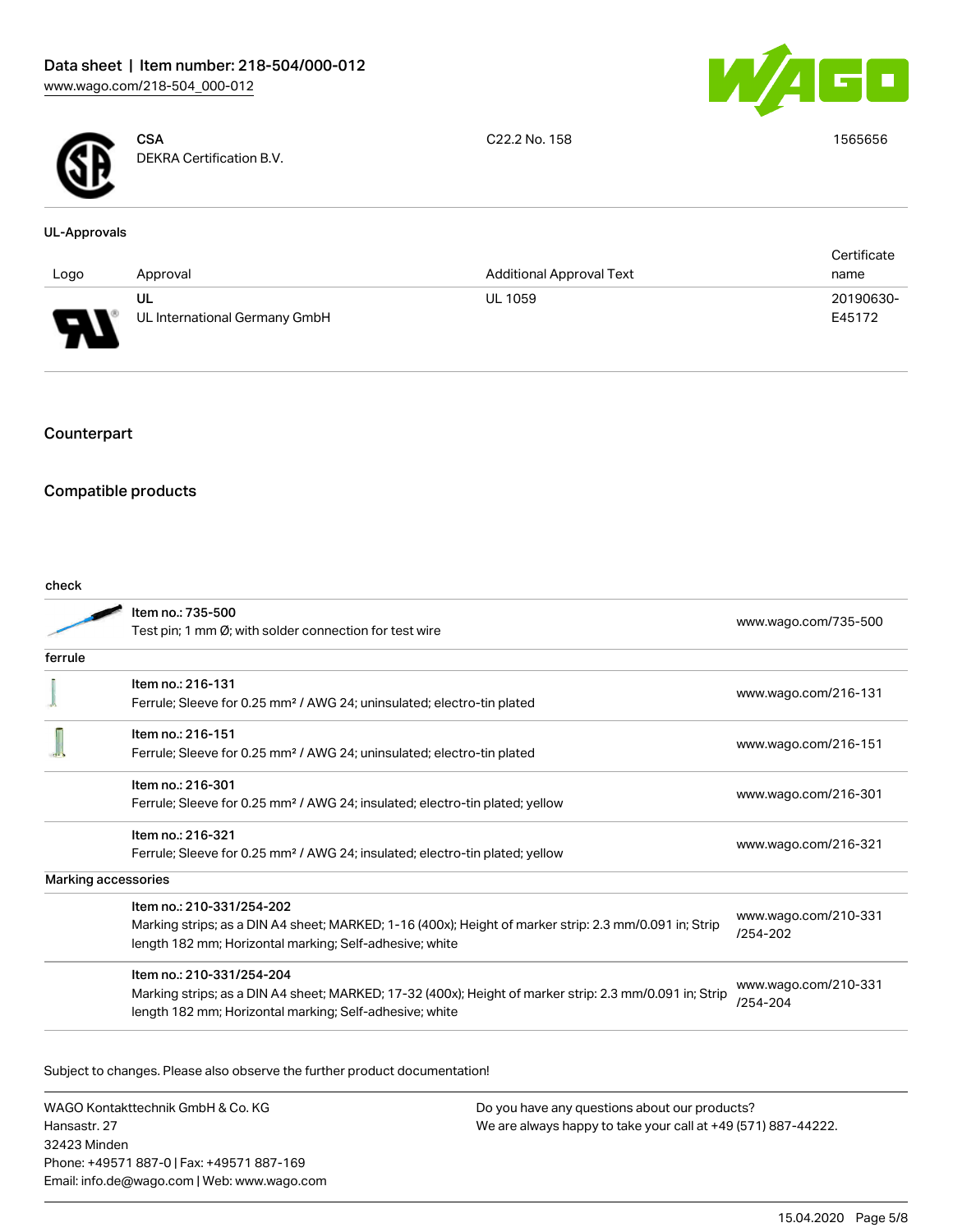32423 Minden

Phone: +49571 887-0 | Fax: +49571 887-169 Email: info.de@wago.com | Web: www.wago.com



|                                                   | Item no.: 210-331/254-206<br>Marking strips; as a DIN A4 sheet; MARKED; 33-48 (400x); Height of marker strip: 2.3 mm/0.091 in; Strip /254-206<br>length 182 mm; Horizontal marking; Self-adhesive; white<br>Item no.: 210-331/254-207<br>Marking strips; as a DIN A4 sheet; MARKED; 1-48 (100x); Height of marker strip: 2.3 mm/0.091 in; Strip<br>length 182 mm; Horizontal marking; Self-adhesive; white |             | www.wago.com/210-331<br>www.wago.com/210-331<br>/254-207                                                       |          |  |
|---------------------------------------------------|------------------------------------------------------------------------------------------------------------------------------------------------------------------------------------------------------------------------------------------------------------------------------------------------------------------------------------------------------------------------------------------------------------|-------------|----------------------------------------------------------------------------------------------------------------|----------|--|
|                                                   |                                                                                                                                                                                                                                                                                                                                                                                                            |             |                                                                                                                |          |  |
| tools                                             |                                                                                                                                                                                                                                                                                                                                                                                                            |             |                                                                                                                |          |  |
|                                                   | Item no.: 210-648<br>Operating tool; Blade: 2.5 x 0.4 mm; with a partially insulated shaft; angled; short                                                                                                                                                                                                                                                                                                  |             | www.wago.com/210-648                                                                                           |          |  |
|                                                   | Item no.: 210-719<br>Operating tool; Blade: 2.5 x 0.4 mm; with a partially insulated shaft                                                                                                                                                                                                                                                                                                                 |             | www.wago.com/210-719                                                                                           |          |  |
| <b>Downloads</b><br>Documentation                 |                                                                                                                                                                                                                                                                                                                                                                                                            |             |                                                                                                                |          |  |
|                                                   | <b>Additional Information</b><br><b>Technical explanations</b>                                                                                                                                                                                                                                                                                                                                             | Apr 3, 2019 | pdf<br>3.6 MB                                                                                                  | Download |  |
| CAD/CAE-Data                                      |                                                                                                                                                                                                                                                                                                                                                                                                            |             |                                                                                                                |          |  |
| CAD data                                          |                                                                                                                                                                                                                                                                                                                                                                                                            |             |                                                                                                                |          |  |
| 2D/3D Models 218-504/000-012                      |                                                                                                                                                                                                                                                                                                                                                                                                            |             | URL                                                                                                            | Download |  |
| <b>PCB Design</b>                                 |                                                                                                                                                                                                                                                                                                                                                                                                            |             |                                                                                                                |          |  |
|                                                   | Symbol and Footprint 218-504/000-012                                                                                                                                                                                                                                                                                                                                                                       |             | URL                                                                                                            | Download |  |
|                                                   | CAx data for your PCB design, consisting of "schematic symbols and PCB footprints",<br>allow easy integration of the WAGO component into your development environment.                                                                                                                                                                                                                                     |             |                                                                                                                |          |  |
|                                                   | Supported formats:                                                                                                                                                                                                                                                                                                                                                                                         |             |                                                                                                                |          |  |
|                                                   | Accel EDA 14 & 15                                                                                                                                                                                                                                                                                                                                                                                          |             |                                                                                                                |          |  |
|                                                   | Altium 6 to current version                                                                                                                                                                                                                                                                                                                                                                                |             |                                                                                                                |          |  |
|                                                   | Cadence Allegro                                                                                                                                                                                                                                                                                                                                                                                            |             |                                                                                                                |          |  |
|                                                   | DesignSpark                                                                                                                                                                                                                                                                                                                                                                                                |             |                                                                                                                |          |  |
|                                                   | Eagle Libraries                                                                                                                                                                                                                                                                                                                                                                                            |             |                                                                                                                |          |  |
|                                                   | KiCad                                                                                                                                                                                                                                                                                                                                                                                                      |             |                                                                                                                |          |  |
|                                                   | Mentor Graphics BoardStation                                                                                                                                                                                                                                                                                                                                                                               |             |                                                                                                                |          |  |
|                                                   | Mentor Graphics Design Architect                                                                                                                                                                                                                                                                                                                                                                           |             |                                                                                                                |          |  |
|                                                   | Mentor Graphics Design Expedition 99 and 2000                                                                                                                                                                                                                                                                                                                                                              |             |                                                                                                                |          |  |
|                                                   | Subject to changes. Please also observe the further product documentation!                                                                                                                                                                                                                                                                                                                                 |             |                                                                                                                |          |  |
| WAGO Kontakttechnik GmbH & Co. KG<br>Hansastr. 27 |                                                                                                                                                                                                                                                                                                                                                                                                            |             | Do you have any questions about our products?<br>We are always happy to take your call at +49 (571) 887-44222. |          |  |

15.04.2020 Page 6/8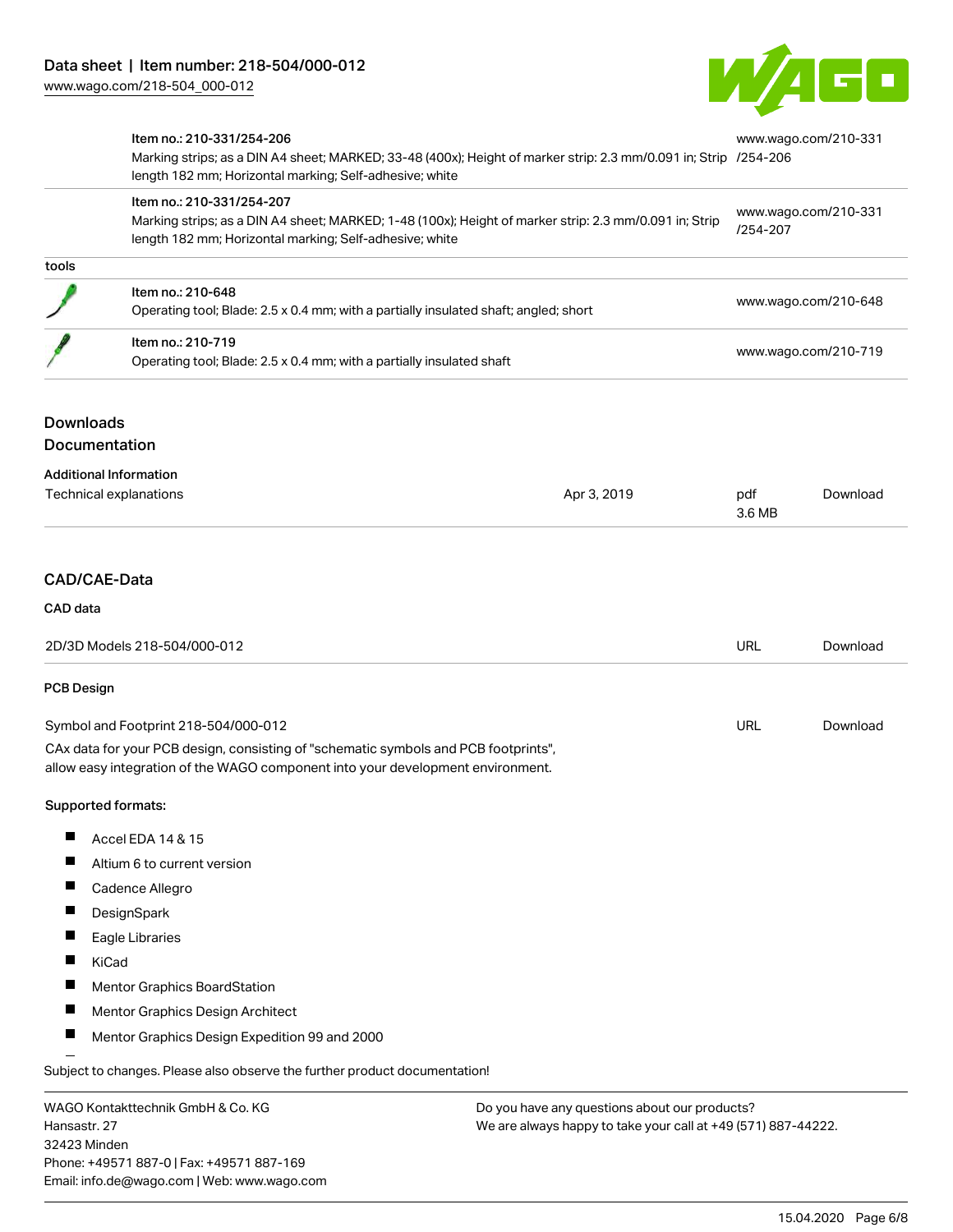

- $\blacksquare$ OrCAD 9.X PCB and Capture
- $\blacksquare$ PADS PowerPCB 3, 3.5, 4.X, and 5.X
- $\blacksquare$ PADS PowerPCB and PowerLogic 3.0
- $\blacksquare$ PCAD 2000, 2001, 2002, 2004, and 2006
- П Pulsonix 8.5 or newer
- П **STL**
- $\blacksquare$ 3D STEP
- $\blacksquare$ TARGET 3001!
- $\blacksquare$ View Logic ViewDraw
- П Quadcept
- $\blacksquare$ Zuken CadStar 3 and 4
- $\blacksquare$ Zuken CR-5000 and CR-8000

PCB Component Libraries (EDA), PCB CAD Library Ultra Librarian

#### Installation Notes

#### Conductor termination



Terminating stranded conductors in confined spaces requires a great deal of patience, unless you use the new 218 Series PCB Terminal Strips. The clamping units of these strips can be held open during termination process via integrated locking slide.



Terminating 0.75 mm² (18 AWG) conductors is possible; however, insulation diameter allows only every other clamping unit to be terminated with this conductor size.



Conductor termination: To momentarily open the clamping unit, use screwdriver and then insert a stripped conductor. To open clamping unit for an extended period, move locking slide toward conductor entry hole. Then fully insert stripped conductor and move locking slide back to original position (also possible to perform with fingernail).

Subject to changes. Please also observe the further product documentation!

WAGO Kontakttechnik GmbH & Co. KG Hansastr. 27 32423 Minden Phone: +49571 887-0 | Fax: +49571 887-169 Email: info.de@wago.com | Web: www.wago.com